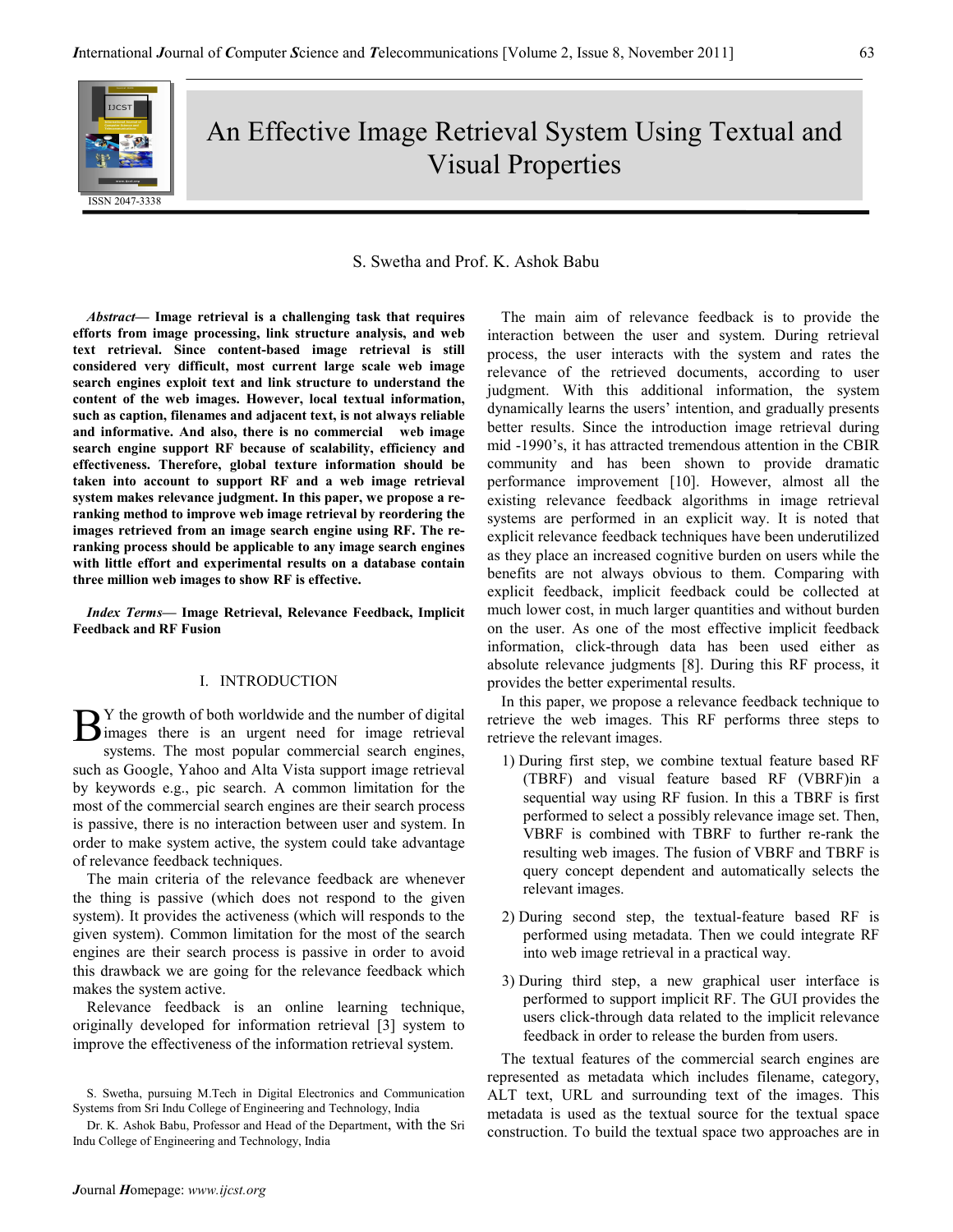work. One is the straight forward approach, directly using the above metadata to obtain the textual feature .But straightly using the textual information leads to a time consuming and suffers from noisy terms. Another one is based on Search result clustering [1] algorithm is used to construct textual space. In this paper, RF uses the second approach to avoid heavy computations over millions of retrieved images provides an efficient and effective mechanism to construct an accurate and low dimensional textual space.

The commercial web image retrieval systems solely depend on the textual information. Web images are characterized by both textual and visual features. The textual

Representation of an image is insufficient compared to the visual content present of the image. The visual features provides finer granularity of image. Considering the characteristics of both textual and visual, RF in textual could guarantee the relevance and RF in visual could meet the need for finer granularity. Thus, in this paper we propose RF for image retrieval using both textual and visual features in a sequential way.

In this paper, we employ implicit feedback to overcome the limitation of explicit feedback techniques where an increased cognitive burden is placed on the users. In this, implicit feedback using click- through data has not been applied to web image retrieval systems. Comparing with text retrieval, image retrieval has the following two characteristics. First, the thumbnail of an image reflects more information than the title and snippet of a Web page, so click-through information of image retrieval tends to be less noisy than that of text retrieval. Second, unlike textual document, the content of an image can be taken in at a glance. As a result, the user will possibly click more results in image retrieval than in text retrieval. Both characteristics imply that click-through data could be helpful for image retrieval.

The remainder of this paper is organized as follows. In section 2, we describe the image retrieval using RF mechanism. In section 3, we describe the User interface. Experimental results are presented and analyzed in section 4. Finally we conclude and discuss future work in section 5.

## II. IMAGE RETRIEVAL USING RF

## A. Image Representation

The images are collected from several photo forum sites, e.g., photo sig. Every image contains rich metadata like title, category, photographer's comment and other people's critiques. This is the dataset for Relevance feedback mechanism. For example a photo of photo sig has the following metadata.

- Title: early morning
- Category: landscape, nature, rural
- Comment: I found this special light one early morning in pyreness along the Vicdessos River near our house…
- One of the critiques: wow, I like this picture very much; the light is great on the snow and on the sky

To textually represent an image, vector space model [6] with TFIDF weighting scheme is adopted. In this, the textual feature of an image I is an L-dimensional vector and it is denoted as,

$$
F^{T'} = (w_{1,\dots,w_L})
$$
 (1)  
W<sub>i</sub> = t<sub>f<sub>i</sub></sub> log(N/n<sub>i</sub>) (2)

Where:

 $\overline{F^T}$  is the textual feature of an image.

Wi is the weight of the I th textual space.

 L is the number of all distinct terms of all images in the textual space.

N is the total number of images.

 $n<sub>i</sub>$  is the number of images whose metadata contains the term.

To represent an image in visual space, a 64 dimensional feature [4] was extracted. It is a combination of three features: (1) 6- dimensional color moments (2) 44 dimensional banded auto correlogram (3) 14 dimensional color texture moments. For color moments, the first two moments from each channel of CIE\_LUV color space were extracted. For correlogram, the HSV color space with inhomogeneous quantization into 44 colors is adopted. The resulting image is a 64 dimensional vector,

$$
\overline{F}^{\overline{V}} = (\mathbf{f}_1 \mathbf{f}_1 \mathbf{f}_2 \mathbf{f}_3) \tag{3}
$$

And each feature dimension is normalized [0, 1] using Gaussian normalization.

# B. Textual representation of RF

CBIR systems perform image retrieval based on the similarity defined in terms of visual features with more objectiveness. Although some new methods, such as the relevant feedback, have been developed to improve the performance of CBIR systems, low-level features do still play an important role and in some sense it will be the bottleneck for the development and application of CBIR techniques.

To represent RF in textual space, Rocchi's algorithm [3] is used. it is developed in the mid-1960's and has been proven to be one of the most effective RF algorithms in the information retrieval. The main aim of this algorithm is to construct an optimal query so that the difference between the average score of a relevant document and average score/ of a non-relevant document is maximized. Cosine similarity is used to calculate the similarity between an image and the optimal query. So only clicked images are available for our proposed retrieval process, we assume clicked images to be relevant and define the feature of optimal query as follows:

$$
\overrightarrow{F}_{\text{opt}} = \overrightarrow{F}_{\text{ini}} + \sum_{I \in \mathcal{R} \in \mathcal{I}} \overrightarrow{F}_{I} - \frac{\beta}{N_{Non-\mathcal{R} \in \mathcal{I}}} \sum_{j \in \mathcal{N} \text{on}-\mathcal{R} \in \mathcal{I}} \overrightarrow{F}_{J} \tag{4}
$$

Where:

 $\vec{F}_{\text{ini}}$  is the vector of the initial query.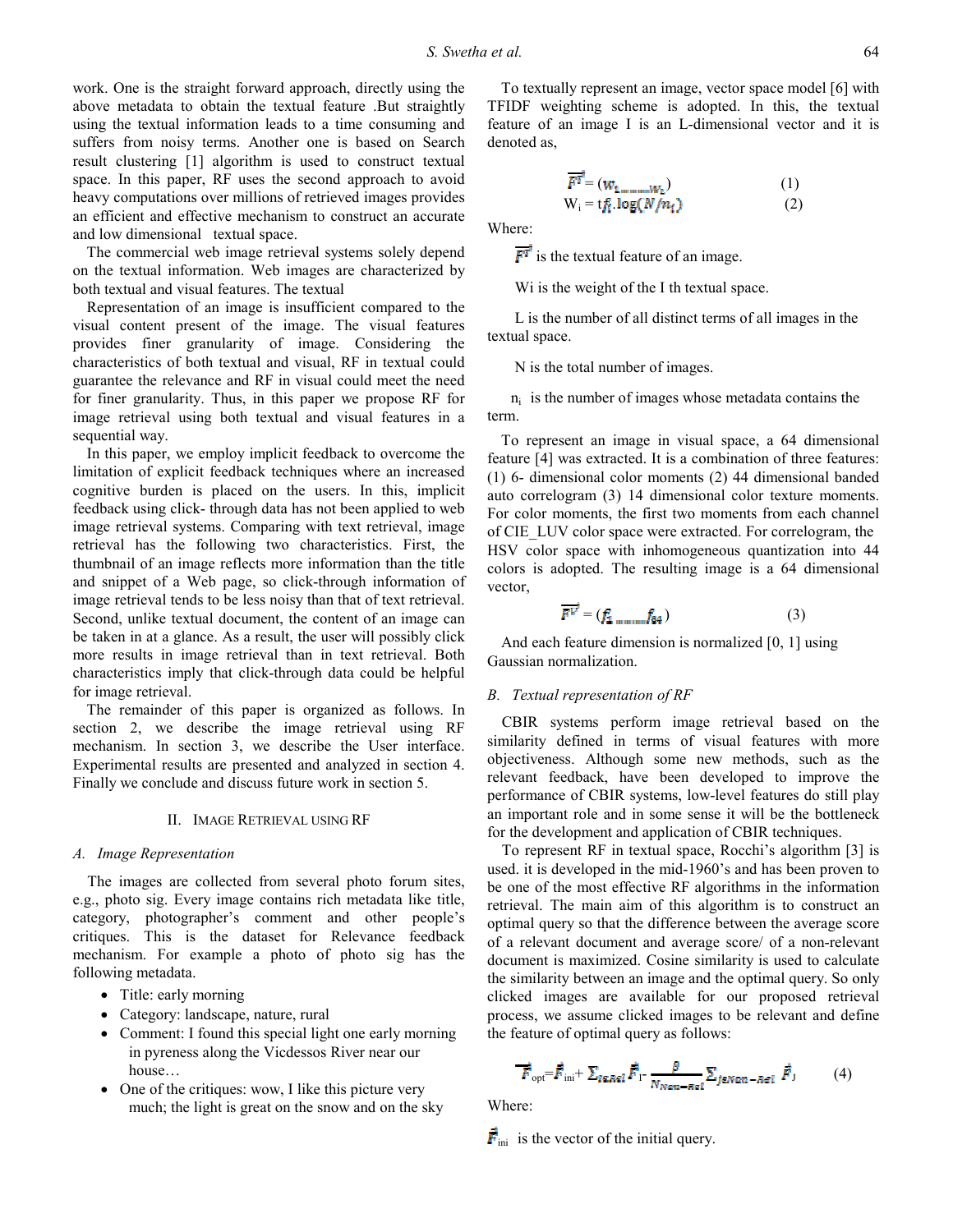$\vec{F}_1$  is the vector of the relevant image.

 $\overline{F}$  is the vector of the non- relevant image.

Rel is the relevant image set.

Non-Rel is the non relevant image set.

 $N_{\text{real}}$  is the number of relevant images.

 $N_{\text{Nom-rel}}$  is the number of non relevant images.

 $\alpha$  is the parameter for controlling the contribution of the relevant images and the initial query.

 $\beta$  is the parameter for controlling the contribution of non relevant images and the initial query.

In our case only relevant images are available for our proposed mechanism. So, we set  $\alpha$  be 1 and  $\beta$  to be zero in our mechanism.

#### C. Visual representation of RF

To represent RF in visual space, visual properties of an image color, texture, shape are used. To develop this, Rui's [12] algorithm is used. Assume clicked images to be relevant, both an optimal query and feature weights are learned from the clicked images. And the feature vector of the optimal query is the mean of all features of clicked images. The weight of a feature dimension is proportional to the inverse of the standard deviation of the feature values of all clicked images [5]. Weighted Euclidean distance is used to calculate the distance between an image and the optimal query. Although Rui's algorithm is used currently, any RF algorithm using only relevant images could be used in the Image retrieval.

## D. RF Fusion

Relevance feedback (RF) is a technique that helps searchers improve the quality of their query statements and has been shown to be effective in non-interactive experimental environments, and to a limited extent in IIR (Beaulieu, 1997). It allows searchers to mark documents as relevant to their needs and present this information to the IR system. The information can then be used to retrieve more documents like the relevant documents and rank documents similar to the relevant ones before other documents (Ruthven, 2001). RF is a cyclical process: a set of documents retrieved in response to an initial query are presented to the searcher, who indicates which documents are relevant. This information is used by the system to produce a modified query which is used to retrieve a new set of documents that are presented to the searcher. This process is known as an iteration of RF, and repeats until the required set of documents is found.

There has been some work on fusion of relevance feedback in different feature spaces [13]. A straightforward and widely used strategy is linear combination [2] [12]. Nonlinear combination using support vector machine (SVM) was proposed [13] in this paper, since the super-kernal fusion algorithm needs irrelevant images, it is incapable for systems only offering relevant images.

Considering, the textual features are more semantic-oriented and efficient than visual features while textual features have finer descriptive granularity than visual features. So, we combine the RF in both features in a sequential way. First, RF in textual space is performed to rank the initial resulting images using the optimal query. Then, RF in visual space is performed to re-rank the top images. The re-ranking process is based on a dynamic linear combination of the RF in both feature spaces.

The restricting of the re-ranking only on the top images has two advantages. First, the relevance of the top images could be guaranteed by the former RF in textual space. Second, the efficiency of RF process could be ensured. And RF in visual space could possibly be inefficient on a very large image set. The number of top images that affects both efficiency and effectiveness of the RF process is predetermined experimentally. The re-ranking process is based on a fusion of the RF in textual and visual spaces. The combination weights, that reflects the relative contribution of both spaces are automatically learned and query concept-dependent.

Assume there are n clicked images $I_i$ , the similarity metric used to re-rank a top image I using RF in both textual and visual feature spaces is defined as follows:

$$
S = \beta \cdot S^{V} + (1 - \beta) S^{T}
$$
 (5)  

$$
\beta = \alpha \cdot \exp(\cdot \lambda \cdot D_{avg})
$$
 (6)  

$$
D_{avg} = \sum_{i=0}^{n} \left\| \overline{F_{i}^{V}} - \overline{F_{opt}^{V}} \right\| / n
$$
 (7)  

$$
\overline{F_{opt}^{V}} = \sum_{i=0}^{n} \overline{F_{i}^{V}} / n
$$
 (8)  

$$
S^{V} = 1 - D^{V}
$$
 (9)

Where:

S is the similarity metric in both textual and visual spaces.

 $\mathbf{S}^V$  is the similarity between I's visual feature and  $\overrightarrow{F_{\text{out}}^V}$ .

 $\mathbf{S}^{\mathrm{T}}$  is the cosine similarity between I's textual feature and  $\overline{F_{opt}^V}$  .

 $\beta$  is the dynamic linear combination parameter for similarity metric in both visual and textual spaces.

α and λ are the parameters which controls the Relative contribution of the RF in visual space.

 $D_{avg}$  is the deviation of the clicked image in the visual space.

 $\overline{F_r^{\psi}}$  is the texture feature vector of the clicked image  $I_i$ .

 $\overline{F_{\bullet}^{\text{opt}}}$  is the feature vector of the optimal query in the visual space.

 $\mathbf{D}^{\mathbf{V}}$  is the weighted Euclidean distance between I's visual feature.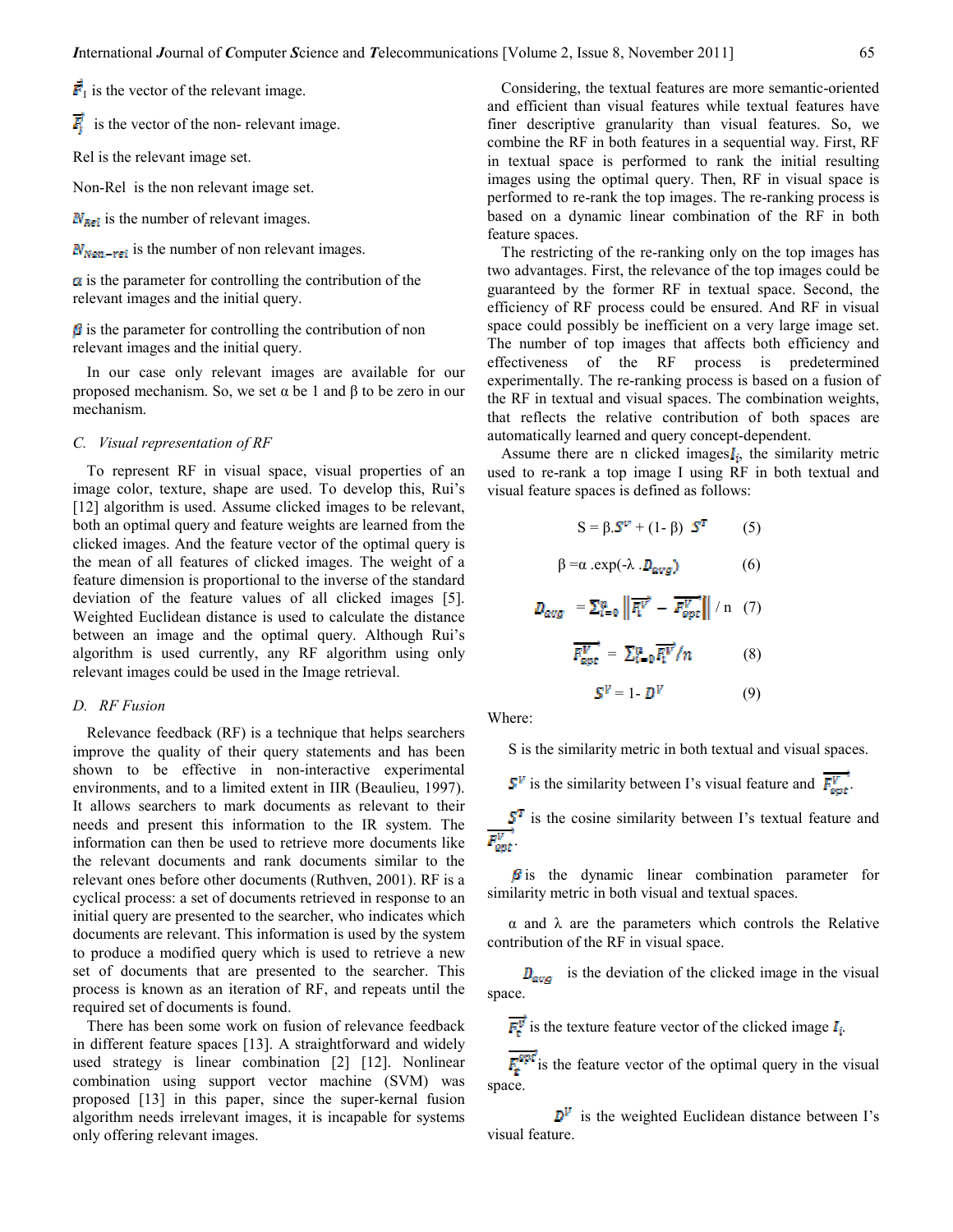

Fig. 1. Flow Chat of Relevance Feedback

From this,  $\beta$  tunes the visual feature's contribution to the overall similarity metric according to different query concept, α controls the overall contribution of RF in visual space, λ fine-tunes the contribution. If the query concept is well characterized by visual feature and the clicked images should be visually consistent,  $D_{avg}$  will be small (near 0). β should be large. Thus, visual feature will be important.

Since  $D_{avg}$  is query concept-dependent, the resulting combination parameter β is query concept-dependent as well. This property of the Parameter β results in a query conceptdependent fusion strategy for relevance feedback in both textual and visual space.

## III. USER INTERFACE

To make the better use of the implicit feedback information, a new web image search UI named Mind Tracer is proposed. It consists of two types of pages: 1.main page and 2.detail page. The main page has three frames: search frame, recommendation frame, and result frame. The search frame contains an edit box for users to type query phrase. Only textbased queries are supported by Mind Tracer since they are friendly and familiar to the typical surfer of the web. After a user submits a query to Mind Tracer, the thumbnails of result images are shown in the result frame with five rows and four columns.

Initially, no images are shown in the recommendation frame. When the user clicks an image in the result frame for sake of user interest, the recommendation function is activated, so that the RF fusions are carried out.

As a result, a finer ranking of the initial results are obtained, and the top 20 recommended images will be shown in the recommendation frame. The images iteratively roll in the recommendation window with a scroll-bar that could be manually controlled by the user. And these are shown by the Fig. 2 and Fig. 3.

When the user's click through, the corresponding original image will be shown in a detail page. The detail page has two frames: image frame and snap shot frame.

If the user clicks another image in the result frame or in the recommendation frame, besides aforementioned system reactions, the recommended images will be shown in the snapshot frame of the detail page in case that the user wants more images from the former recommended image list. If the user clicks an image in the snapshot frame, the corresponding original image will be shown in the image frame. Once the user is satisfied with the recommended results, when the user click the refine button to move all the recommended images from recommendation frame to the result frame.

With the asynchronous scheme for refreshing the detail page and recommendation frame of the main page, no extra- waiting time is required for recommendation frame.



Fig. 2. Main Page of Mind Tracer



Fig. 3.Detail page of Mind Tracer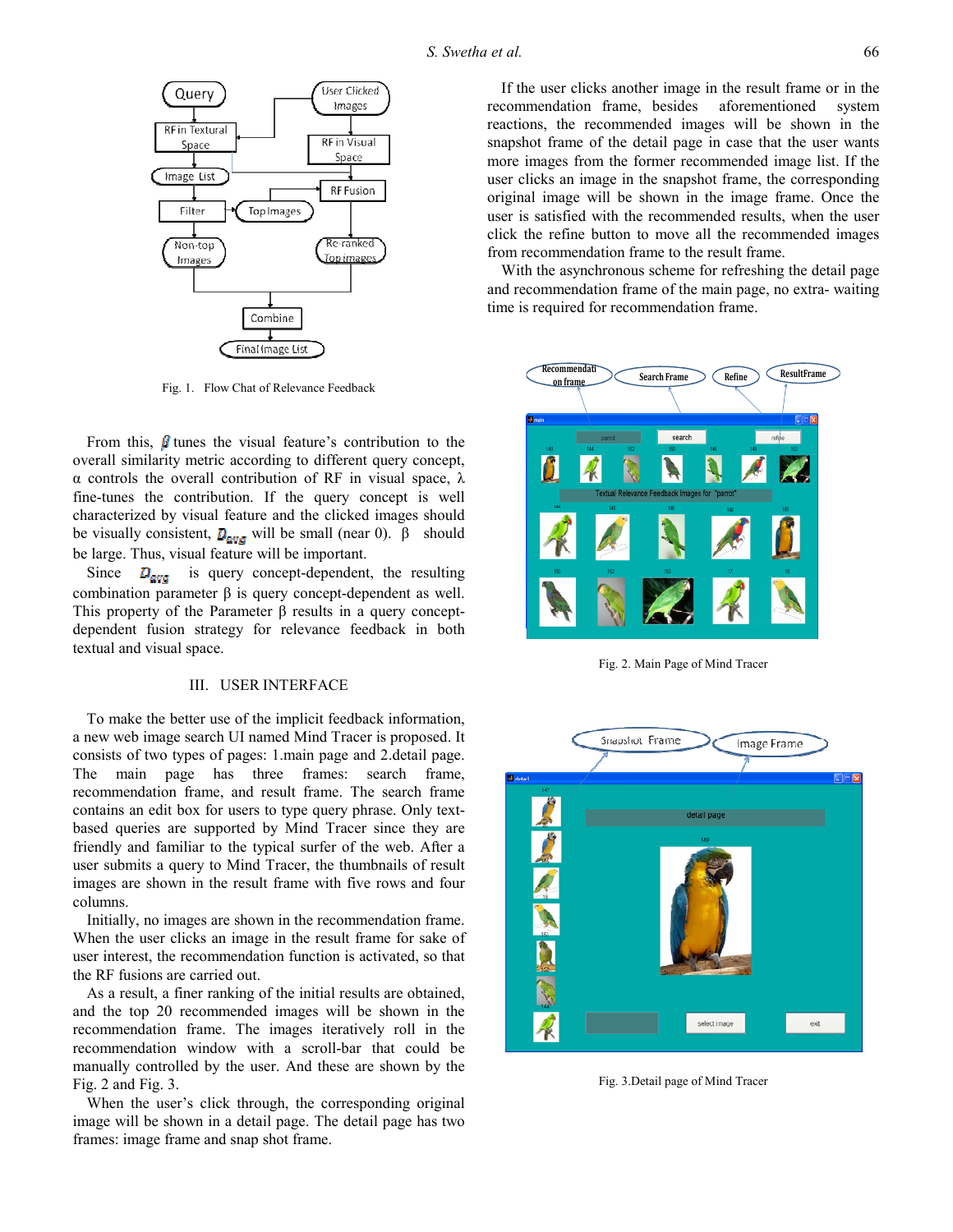

Fig. 4. Flow chart of User Interface

#### IV. EXPERIMENTAL RESULTS

## A. Evaluation of Dataset

To construct the database, near three million images are crawled from several photo forum sites e.g., photosig. To automatically evaluate the RF algorithms, a subset of the web image was selected and manually labeled as follows.

First, Ten representative queries were chosen. Then, for each query, the key terms related to the top 20 images were identified. Finally, all resulting images of each query were manually annotated with the corresponding key terms.

 From this, Ten representative queries include Eagle(3809,17), Eiffel Tower(1517,24), Tiger(3826,22), Forest House(572,13) ,jaguar(337,13), Merry Christmas(5266,14,), Greek(2646,17), Rainbow(5376,17), Tulip(3743,13), pear(813,9).

The numbers with in parentheses is the number of resulting images and the number of key terms for each query respectively. There are totally 159 key terms. For example, the key terms of query Tiger include butterfly, cat, cub, eye, flower, lily, people, Amoer, blue, common, dark, drinking, plain, Siberian, sitting, sleeping, small, Sumatran, swimming, white, yawning, young

In order to simulate the interaction between the user and a web image retrieval system, for each query  $\mathbf{Q}_i$ , each related key term  $T_i$  was selected inturn to represent user's search intention. Images annotated with the term  $\overline{T_i}$  were considered to be relevant to  $\overline{T_i}$ . For each  $\overline{T_i}$ , 5 iterations of user-andsystem interaction were carried out. The system first ranked the initial resulting images using the optimal query learned in equation (2) and brought out the top k images using equation (3), the system examined the top 20 images image's to collect the relevant images which were regarded as click-through data. Those relevant images are labeled in previous iterations were directly placed in top ranks and excluded from the examining process. Precision is used as the basic evaluation measure. When the top 20 images are examined and there are  $N_{\text{Rat}}$ relevant images, the precision with in20 images is defined to be  $P(20) = N_{\text{Ref}}/20$ .

#### B. Evaluation of RF Fusion

The proposed RF fusion strategy (TVRF) has three parameters that need to be determined. In this,  $\alpha$  controls the overall contribution of the RF in the visual space. λ fine-tunes the contribution and the scope K in which the resulting images are re-ranked by the combination of the textual and visual similarities. Because K is less correlated to  $\alpha$  and  $\lambda$ . We first close K based on the simplified version by constraining  $\lambda$  to 0. i.e.  $S = \alpha S^V + (1-\alpha)S^T$ . We conducted a series of experiments on varying the value of the  $\alpha$  from 0-1. And K from 100 to 1000.

To verify the performance of the TVRF under the different values of  $\alpha$  and K, K is finally set to be 200 which corresponds to the best result.

Then we fixed K to 200 and choose the  $\alpha$  and  $\lambda$ simultaneously. We conducted another series of experiments by varying both  $\alpha$  from 0 and 1. And  $\lambda$  from 1 to 256. To verify the detailed performance of the TVRF under different  $\alpha$  and  $\lambda$ , we choose  $\alpha$ =0.25 and  $\lambda$  =64 as the best parameters. To further validate k is fixed  $\alpha$  to 0.25 and  $\lambda$  to 64.

#### C. Performance Comparison of RF

Four RF strategies were evaluated and compared: RF using textual feature only (TBRF), RF using visual feature only (VBRF), linear combination of RF in two features (LTVRF) and the proposed RF fusion strategy (TVRF). Figure 5 shows the F performance of four strategies for the ten representative queries and the average. The average precision of four strategies is 0.5481, 0.3905, 0.6705, and 0.883 respectively. From the result, it can be seen that TVRF performs the best among four strategies because it is capable of effectively combining textual and visual features.



Fig . 5. Performances of four strategies